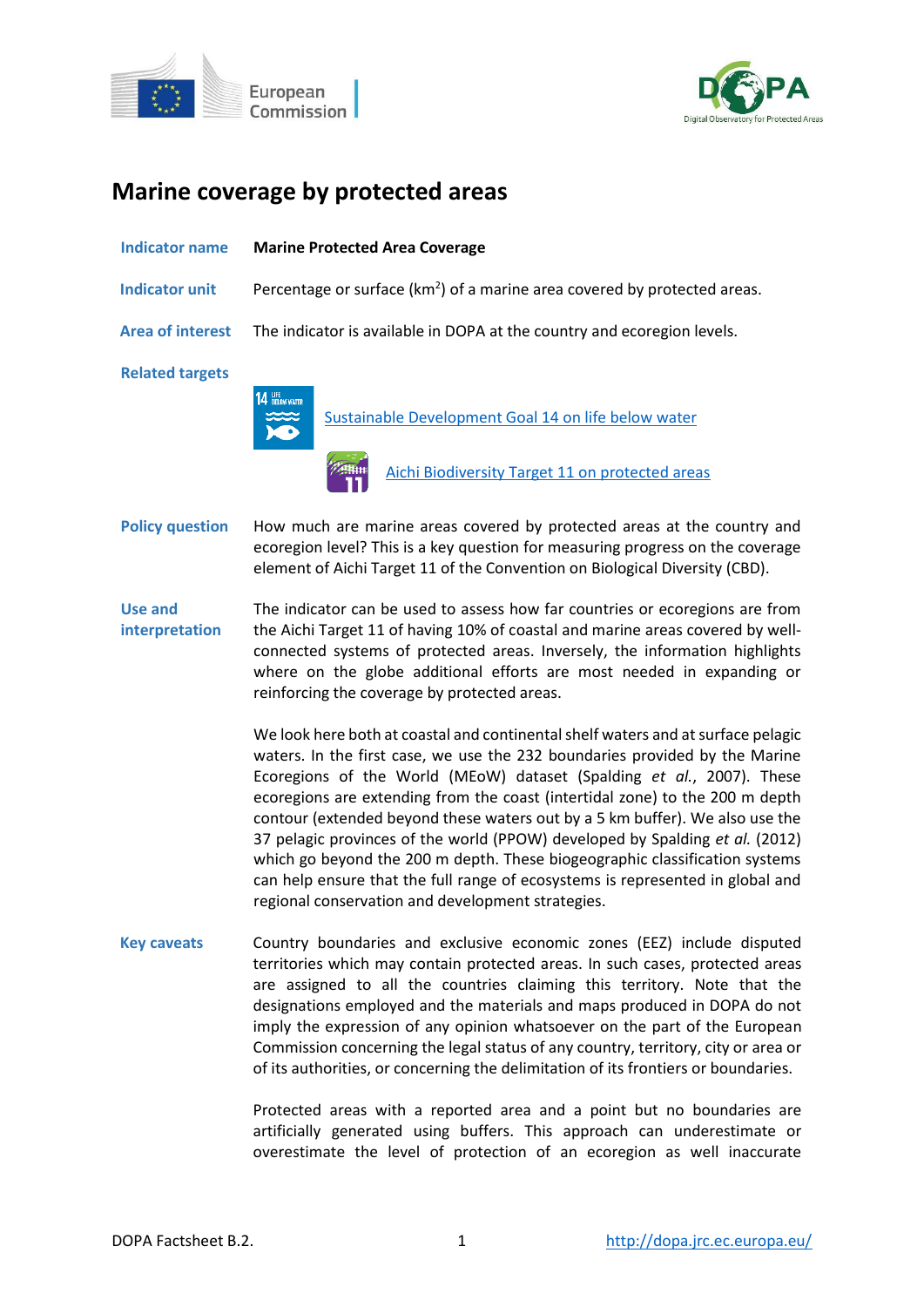estimates of the elements that are marine or terrestrial when buffered points cover coastal areas. See Visconti *et al.* (2013) for further discussions.

**Indicator status** Standard indicators of the Biodiversity Indicators Partnership (BIP) as an indicator to measure PA coverage under Aichi Target 11. Published in UNEP-WCMC & IUCN (2016).

### **Available data and resources**

- **Data available** DOPA Explorer [\(http://dopa-explorer.jrc.ec.europa.eu/\)](http://dopa-explorer.jrc.ec.europa.eu/) provides typical metrics such as the amount of protection for each marine ecoregion within a country; the relative contribution that a country is making to the protection of a marine ecoregion worldwide; and the number of different marine ecoregions which fall within a particular protected area.
- **Data updates** Planned with each update of DOPA.
- **Codes** The complex procedure, which currently involves the use of a wide range of software to handle the different steps, is documented in Bastin *et al.* (2017).

Additional guidance from the curators of the World Database on Protected Areas can be found at <https://www.protectedplanet.net/c/calculating-protected-area-coverage>

# **Methodology**

**Methodology** The DOPA uses the Global Administrative Unit Layers (GAUL) and the Exclusive Economic Zones (EEZ) v9 to compute protected area coverage of countries. PA coverage statistics are also calculated for marine ecoregions because these represent more meaningful entities within which to analyze the ecological representativeness of the global protected area network (Figure 1). The boundaries of the 232 marine ecoregions and 37 pelagic provinces are defined by Spalding *et al.*, 2007, 2012.

> Following current practice, the UNESCO Man and Biosphere Reserves are not included in the calculations, as many of their buffer areas do not meet the IUCN's protected area definition (Watson *et al.*, 2014; UNEP-WMC & IUCN, 2016). PAs that are proposed (but not yet fully designated or established) and PAs recorded as points without a reported area are also excluded. In addition, all overlaps between different PA records are removed from the calculations to avoid double counting.

> A GIS analysis is used to calculate marine protection. For this a global protected area layer is created by buffering the points recorded in the WDPA based on their reported areas and combining them with the polygons recorded in the WDPA. This layer is overlaid with country and EEZ boundaries and marine ecoregions to obtain the absolute and relative coverage of protected areas at national, regional and global scales (Figure 2).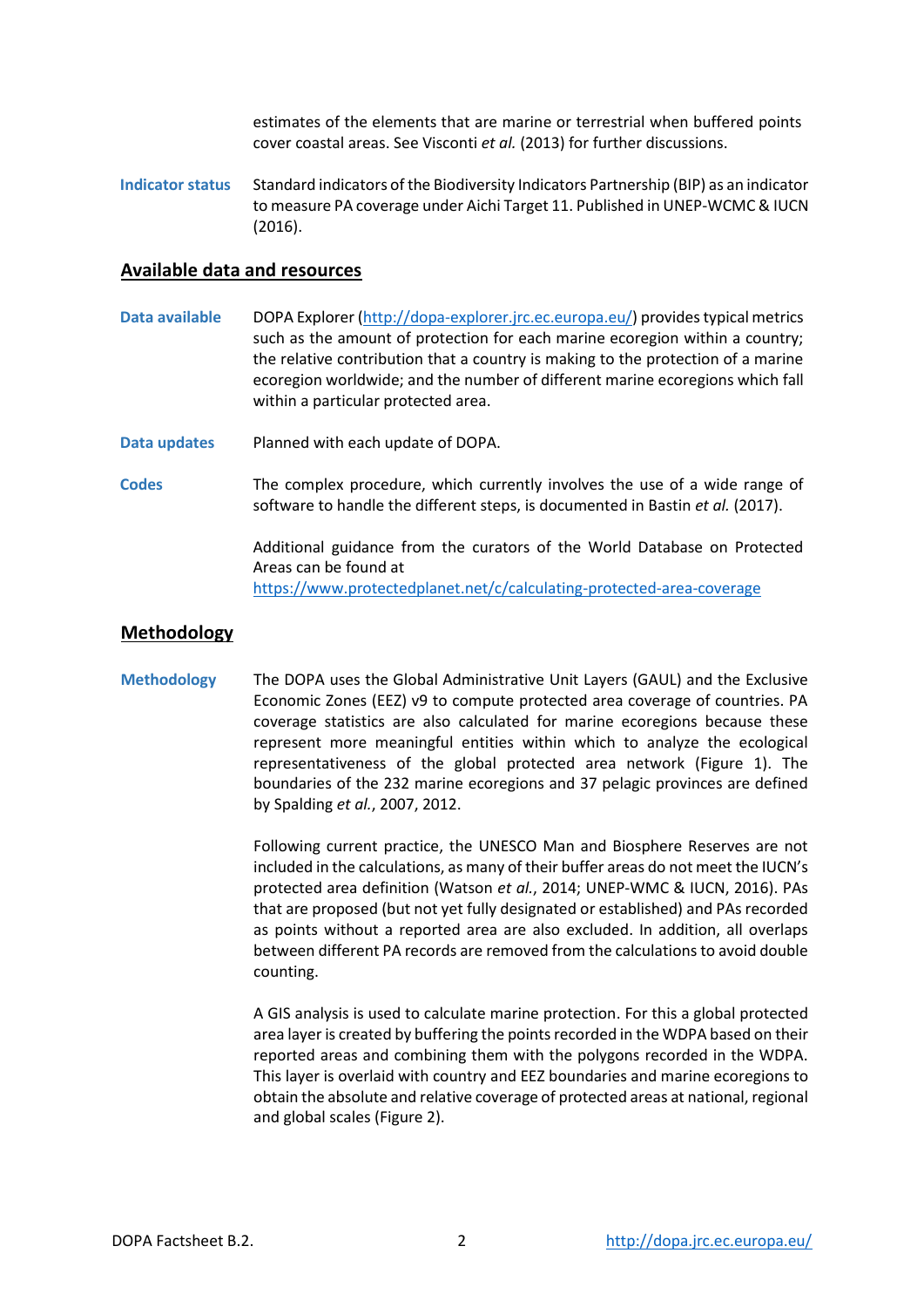

Figure 1. Example of a global assessment: Protected marine area (% of ecoregion area) for the world's marine ecoregions as of April 2016 produced by the DOPA for the Protected Planet Report 2016 (UNEP-WCMC & IUCN, 2016)



Figure 2. Screen capture of DOPA Explorer showing the main statistics regarding the country coverage by terrestrial and marine protected areas and the progress made towards Aichi Target 11.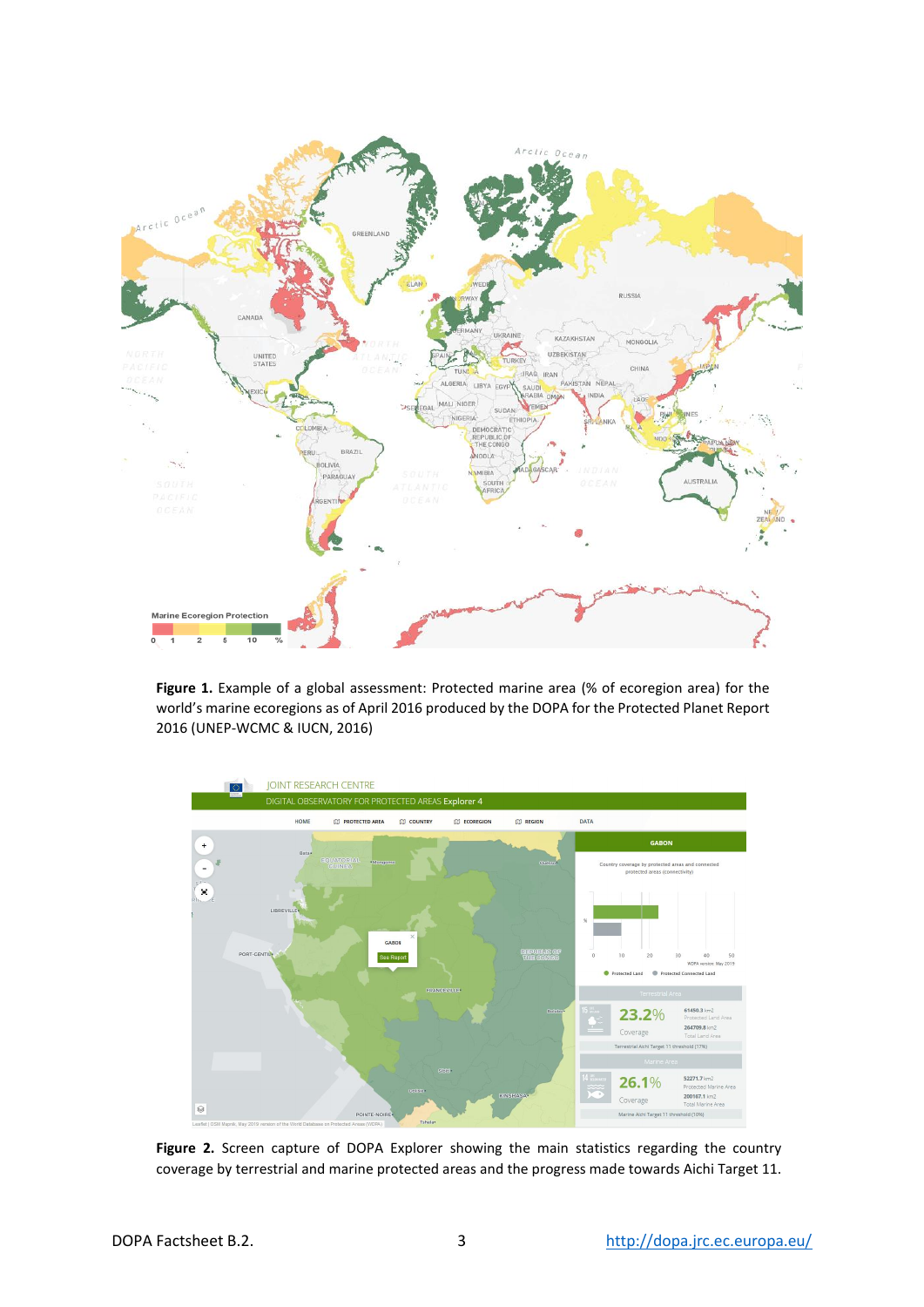#### **Input datasets** The indicator uses the following input datasets:

#### Protected Areas

- WDPA of January 2021 (UNEP-WCMC & IUCN, 2021).
	- o Latest version available from[: www.protectedplanet.net](http://www.protectedplanet.net/)

#### Country boundaries

Country boundaries are built from a combination of GAUL country boundaries and EEZ exclusive economic zones (see Bastin *et al.*, 2017) for more details.

- Global Administrative Unit Layers (GAUL), revision 2015 (2017-02-02).
	- o Latest version available from: <http://www.fao.org/geonetwork/srv/en/metadata.show?id=12691>
- Exclusive Economic Zones (EEZ) v9 (2016-10-21)
	- o Latest version available from : <http://www.marineregions.org/downloads.php>

#### Marine Ecoregions of the World

The marine ecoregions are the Marine Ecoregions Of the World (MEOW) and the Pelagic provinces of the world (PPOW)

- MEOW (Spalding *et al.*, 2007)
	- o Latest version available from: [https://www.worldwildlife.org/publications/marine-ecoregions-of-the](https://www.worldwildlife.org/publications/marine-ecoregions-of-the-world-a-bioregionalization-of-coastal-and-shelf-areas)[world-a-bioregionalization-of-coastal-and-shelf-areas](https://www.worldwildlife.org/publications/marine-ecoregions-of-the-world-a-bioregionalization-of-coastal-and-shelf-areas)
- PPOW (Spalding *et al.*, 2012)
	- o Latest version available from[: http://data.unep-wcmc.org/datasets/38](http://data.unep-wcmc.org/datasets/38)
- **References** Bastin, L., *et al.* (2017). Processing conservation indicators with Open Source tools: Lessons learned from the Digital Observatory for Protected Areas. In: *Free and Open Source Software for Geospatial (FOSS4G)* Conference Proceedings: Vol 17, Article 14. August 14-19, 2017, Boston, MA, USA. <http://scholarworks.umass.edu/foss4g/vol17/iss1/14>

Dubois, G., *et al.* (2016). Integrating multiple spatial datasets to assess protected areas: Lessons learnt from the Digital Observatory for Protected Area (DOPA). *International Journal of Geo-Information,* 5(12), 242. <http://dx.doi.org/10.3390/ijgi5120242>